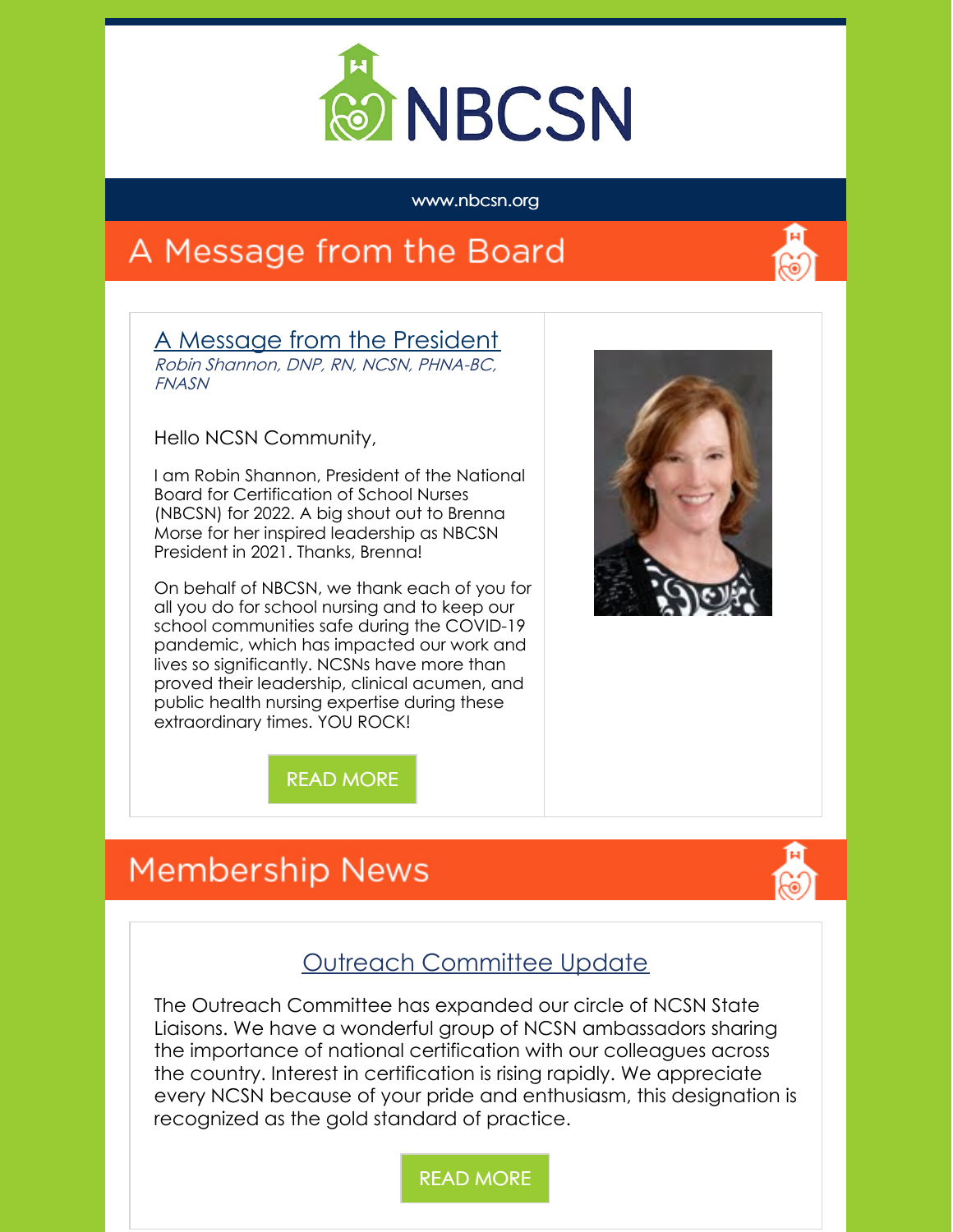

## NBCSN Approved Continuing Education

Looking to recertify? Please take a look at the NBCSN approved continuing education to add to your recertification application.

READ [MORE](https://www.nbcsn.org/nbcsn-approved-continuing-education/)

### Be Sure to Follow NBCSN on Our New Social Media **Channels**

Be sure to FOLLOW NBCSN on [Facebook,](https://www.facebook.com/NBCSN) [Instagram](https://www.instagram.com/nbcsnorg/), and [Twitter](https://twitter.com/NCSNBoard) for information about exams, certification, test dates, updates & more!

# **FOLLOW US!**

#### BE SURE TO FOLLOW US ON **FACEBOOK, TWITTER AND INSTAGRAM**

Facebook: @nbcsn Instagram: @nbcsnorg Twitter: @NCSNBoard

## Certification



#### Applications Opening Soon for Summer 2022 Exam

**NBCSN** 

NBCSN will be accepting applications for the Summer 2022 exam on or about March 18, 2022. The summer exam will be administered from July 7 - August 3, 2022. The exam is still offered via remote proctor and testing facility.

#### What's New?

Please note, NBCSN has new application rates: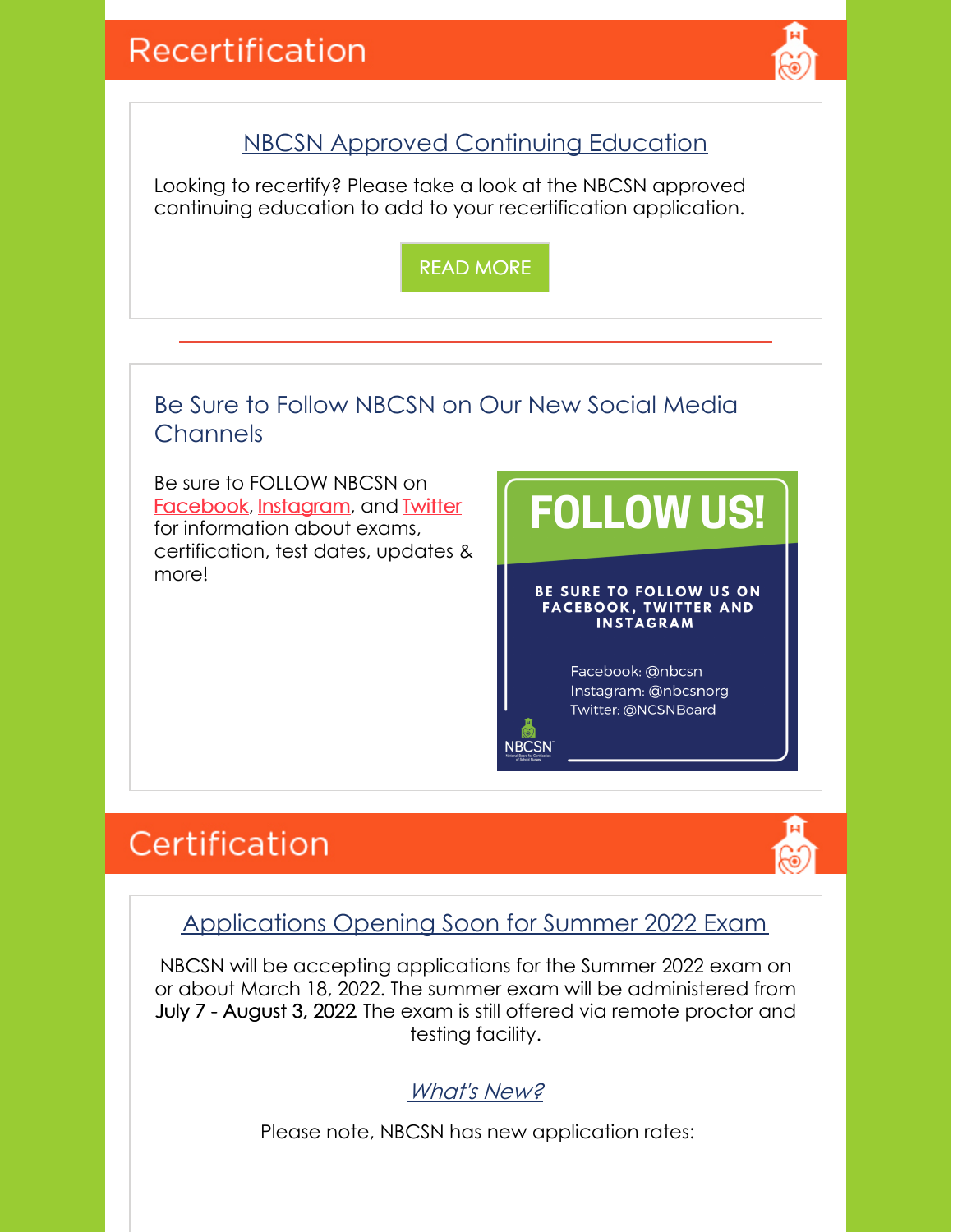| \$370                                                                                                                                                                                                                                                                                           | Applications submitted no later than May 23, 2022.                                                                                                                                                                                                                                                                                                                                                                                     |
|-------------------------------------------------------------------------------------------------------------------------------------------------------------------------------------------------------------------------------------------------------------------------------------------------|----------------------------------------------------------------------------------------------------------------------------------------------------------------------------------------------------------------------------------------------------------------------------------------------------------------------------------------------------------------------------------------------------------------------------------------|
| \$390                                                                                                                                                                                                                                                                                           | Applications submitted between May 23 - June 7, 2022.                                                                                                                                                                                                                                                                                                                                                                                  |
| \$440                                                                                                                                                                                                                                                                                           | Applications submitted between June 7 - June 21, 2022.                                                                                                                                                                                                                                                                                                                                                                                 |
| June 21, 2022, is the last day in the Summer exam registration<br>window.<br><b>LEARN MORE</b>                                                                                                                                                                                                  |                                                                                                                                                                                                                                                                                                                                                                                                                                        |
| <b>Exam Development</b>                                                                                                                                                                                                                                                                         |                                                                                                                                                                                                                                                                                                                                                                                                                                        |
| National Certification for School Nurses Exam<br>Development Update                                                                                                                                                                                                                             |                                                                                                                                                                                                                                                                                                                                                                                                                                        |
| Welcome to 2022! We know that the past year has been full of<br>changes, including some exciting changes with the National<br>Certification for School Nurses (NCSN) exam. Last year, thanks to a<br>dedicated group of subject matter experts (SMEs), the NCSN exam<br>was thoroughly updated. |                                                                                                                                                                                                                                                                                                                                                                                                                                        |
|                                                                                                                                                                                                                                                                                                 | But that's not all. After listening to your feedback and working over<br>the past year, we are happy to announce that for 2022 and beyond,<br>the NCSN exam will be scored immediately! This means that future<br>NCSNs will be able to see an unofficial test score after completing<br>the test and will receive the official results in a few days or weeks.<br>That's right, the days of waiting months for your NCSN exam results |

## [LEARN](https://www.nbcsn.org/exam-development-3/) MORE

## **Resources**

are over!

Certification Examination for School Nurses Handbook for Candidates

Be sure to review the NBCSN handbook for important information regarding the NCSN exam and recertification.

[LEARN](https://www.nbcsn.org/resources/ncsn-handbook/) MORE